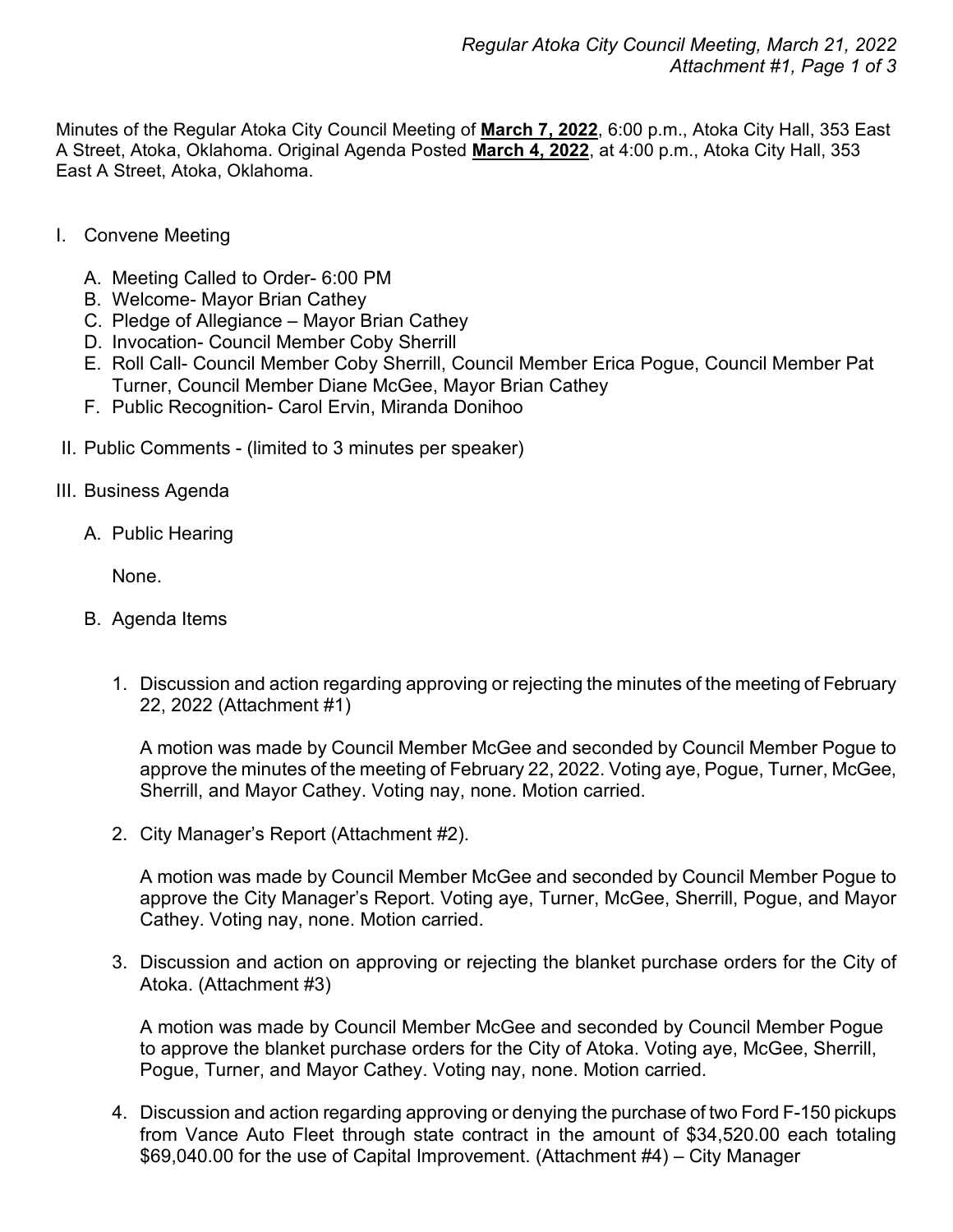The Council commented on the state price and agree that this is a good deal.

A motion was made by Council Member McGee and seconded by Council Member Sherrill to approve the purchase of two Ford F-150 pickups from Vance Auto Fleet through state contract in the amount of \$34,520.00 each totaling \$69,040.00 for the use of Capital Improvement. Voting aye, Sherrill, Pogue, Turner, McGee, and Mayor Cathey. Voting nay, none. Motion carried.

5. Discussion and possible action to approve or deny the City of Atoka to encumber funds for the Atoka Downtown Tax Increment Finance District #1 development located on the corner of East A Street and Pennsylvania Avenue in the amount of \$2,300,000 of which \$550,000 will come from ACIDA funds and \$1,750,000 will come from City of Atoka funds. (Attachment #5)

The Council discussed the balance of the School Tax Fund and the purpose to encumbering the funds.

A motion was made by Council Member McGee and seconded by Council Member Turner to approve the City of Atoka to encumber funds for the Atoka Downtown Tax Increment Finance District #1 development located on the corner of East A Street and Pennsylvania Avenue in the amount of \$2,300,000 of which \$550,000 will come from ACIDA funds and \$1,750,000 will come from City of Atoka funds. Voting aye, Pogue, Turner, McGee, Sherrill, and Mayor Cathey. Voting nay, none. Motion carried.

6. Discussion and possible action to approve or deny the City of Atoka to encumber funds for the proposed Splash Pad in the amount of \$1,100,292 in which \$132,000 will come from ACIDA funds and \$968,292 will come from City of Atoka Funds. (Attachment #6)

The Council discussed the use of ARPA funds and the qualifications to use this funding on certain aspects of the project.

A motion was made by Council Member Turner and seconded by Council Member Sherrill to approve the City of Atoka to encumber funds for the proposed Splash Pad in the amount of \$1,100,292 in which \$132,000 will come from ACIDA funds and \$968,292 will come from City of Atoka Funds. Voting aye, Turner, McGee, Sherrill, Pogue, and Mayor Cathey. Voting nay, none. Motion carried.

7. Discussion and possible action to approve or deny the City of Atoka to encumber funds for downtown development in the amount of \$180,000 to be used for relocation of utilities by AT&T and Summit for downtown redevelopment. (Attachment #7)

A motion was made by Council Member Turner and seconded by Council Member McGee to approve the City of Atoka to encumber funds for downtown development in the amount of \$180,000 to be used for relocation of utilities by AT&T and Summit for downtown redevelopment. Voting aye, McGee, Sherrill, Pogue, Turner, and Mayor Cathey. Voting nay, none. Motion carried.

8. Discussion and action on setting a date for Spring Cleanup- City Manager

The Council discussed different dates for the annual Spring Cleanup, and concerns about